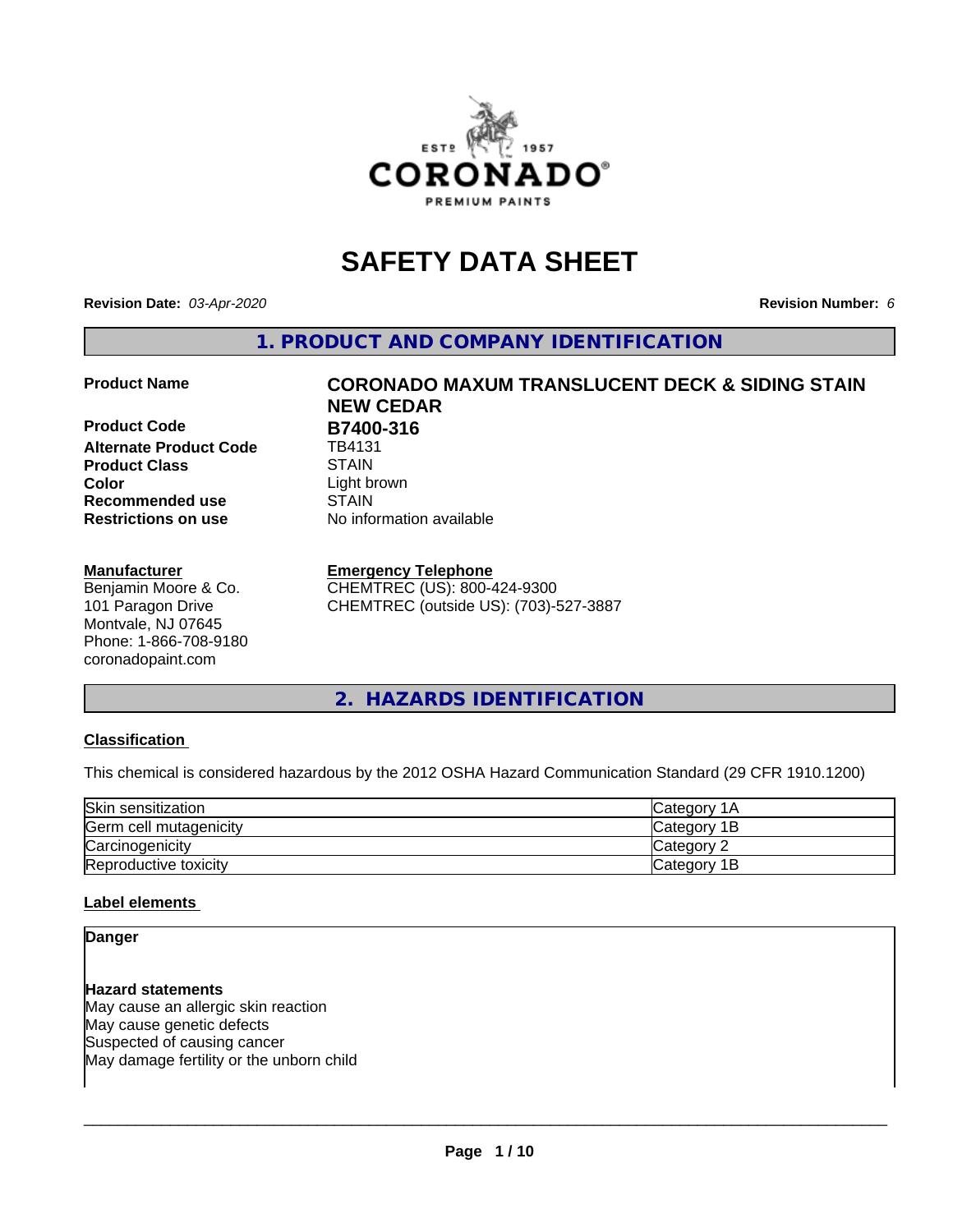

**Appearance** liquid

**Odor** little or no odor

#### **Precautionary Statements - Prevention**

Obtain special instructions before use Do not handle until all safety precautions have been read and understood Use personal protective equipment as required Avoid breathing dust/fume/gas/mist/vapors/spray Contaminated work clothing should not be allowed out of the workplace Wear protective gloves

#### **Precautionary Statements - Response**

IF exposed or concerned: Get medical advice/attention **Skin** IF ON SKIN: Wash with plenty of soap and water If skin irritation or rash occurs: Get medical advice/attention Wash contaminated clothing before reuse

#### **Precautionary Statements - Storage**

Store locked up

#### **Precautionary Statements - Disposal**

Dispose of contents/container to an approved waste disposal plant

#### **Hazards not otherwise classified (HNOC)**

Not applicable

#### **Other information**

No information available

#### **3. COMPOSITION INFORMATION ON COMPONENTS**

| <b>Chemical name</b>                               | <b>CAS No.</b> | Weight-%    |
|----------------------------------------------------|----------------|-------------|
| Propylene glycol                                   | $57 - 55 - 6$  | - 5         |
| 2-Amino-2-methly-1-propanol                        | 124-68-5       | $0.1 - 0.5$ |
| Poly(oxy-1,2-ethanediyl),                          | 104810-48-2    | $0.1 - 0.5$ |
| .alpha.-[3-[3-(2H-benzotriazol-2-yl)-5-(1,1-dimeth |                |             |
| ylethyl)-4-hydroxyphenyl]-1-oxopropyl]-.omega.-h   |                |             |
| ydroxy-                                            |                |             |
| Decanedioic acid,                                  | 41556-26-7     | $0.1 - 0.5$ |
| bis(1,2,2,6,6-pentamethyl-4-piperidinyl) ester     |                |             |
| Carbamic acid, 1H-benzimidazol-2-yl-, methyl       | 10605-21-7     | $0.1 - 0.5$ |
| ester                                              |                |             |
| Poly(oxy-1,2-ethanediyl),                          | 104810-47-1    | $0.1 - 0.5$ |
| .alpha.-[3-[3-(2H-benzotriazol-2-yl)-5-(1,1-dimeth |                |             |
| ylethyl)-4-hydroxyphenyl]-1-oxopropyl]-.omega.-[   |                |             |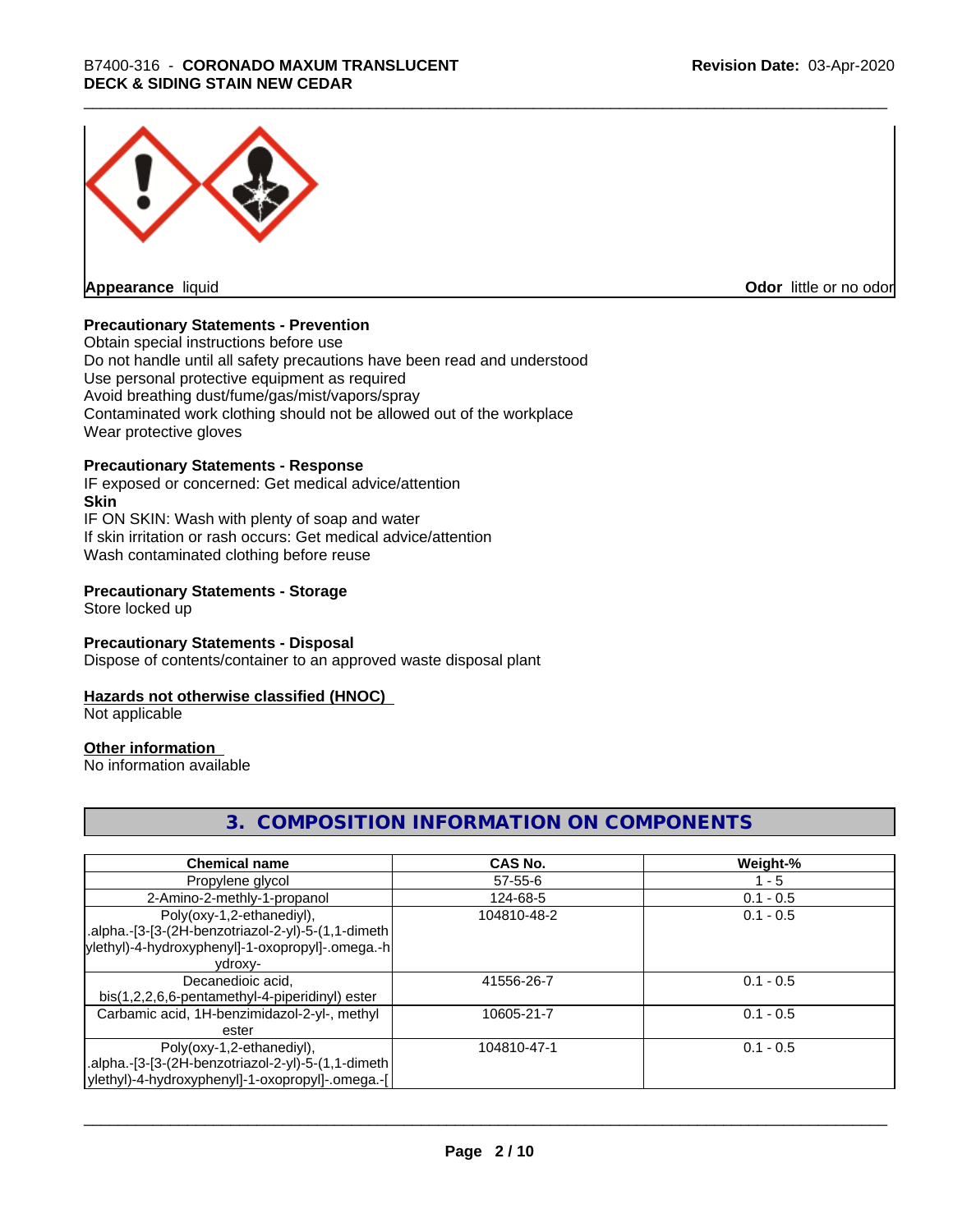| 3-[3-(2H-benzotriazol-2-yl)-5-(1,1-dimethylethyl)- |                           |     |
|----------------------------------------------------|---------------------------|-----|
| 4-hydroxyphenyll-1-oxoprop                         |                           |     |
| Cobalt neodecanoate                                | ר בר<br>ີາ<br><u> - 1</u> | v.J |

|                                                  | 4. FIRST AID MEASURES                                                                                                                                                                                                               |
|--------------------------------------------------|-------------------------------------------------------------------------------------------------------------------------------------------------------------------------------------------------------------------------------------|
| <b>General Advice</b>                            | If symptoms persist, call a physician. Show this safety data sheet to the doctor in<br>attendance.                                                                                                                                  |
| <b>Eye Contact</b>                               | Rinse thoroughly with plenty of water for at least 15 minutes and consult a<br>physician.                                                                                                                                           |
| <b>Skin Contact</b>                              | Wash off immediately with soap and plenty of water while removing all<br>contaminated clothes and shoes. If skin irritation persists, call a physician. Wash<br>clothing before reuse. Destroy contaminated articles such as shoes. |
| <b>Inhalation</b>                                | Move to fresh air. If symptoms persist, call a physician.                                                                                                                                                                           |
| Ingestion                                        | Clean mouth with water and afterwards drink plenty of water. Consult a physician<br>if necessary.                                                                                                                                   |
| <b>Most Important</b><br><b>Symptoms/Effects</b> | May cause allergic skin reaction.                                                                                                                                                                                                   |
| <b>Notes To Physician</b>                        | Treat symptomatically.                                                                                                                                                                                                              |

**5. FIRE-FIGHTING MEASURES**

| <b>Suitable Extinguishing Media</b>                                              | Use extinguishing measures that are appropriate to local<br>circumstances and the surrounding environment.                                   |
|----------------------------------------------------------------------------------|----------------------------------------------------------------------------------------------------------------------------------------------|
| Protective equipment and precautions for firefighters                            | As in any fire, wear self-contained breathing apparatus<br>pressure-demand, MSHA/NIOSH (approved or equivalent)<br>and full protective gear. |
| <b>Specific Hazards Arising From The Chemical</b>                                | Closed containers may rupture if exposed to fire or<br>extreme heat.                                                                         |
| Sensitivity to mechanical impact                                                 | No.                                                                                                                                          |
| Sensitivity to static discharge                                                  | No.                                                                                                                                          |
| <b>Flash Point Data</b><br>Flash point (°F)<br>Flash Point (°C)<br><b>Method</b> | Not applicable<br>Not applicable<br>Not applicable                                                                                           |
| <b>Flammability Limits In Air</b>                                                |                                                                                                                                              |
| Lower flammability limit:<br><b>Upper flammability limit:</b>                    | Not applicable<br>Not applicable                                                                                                             |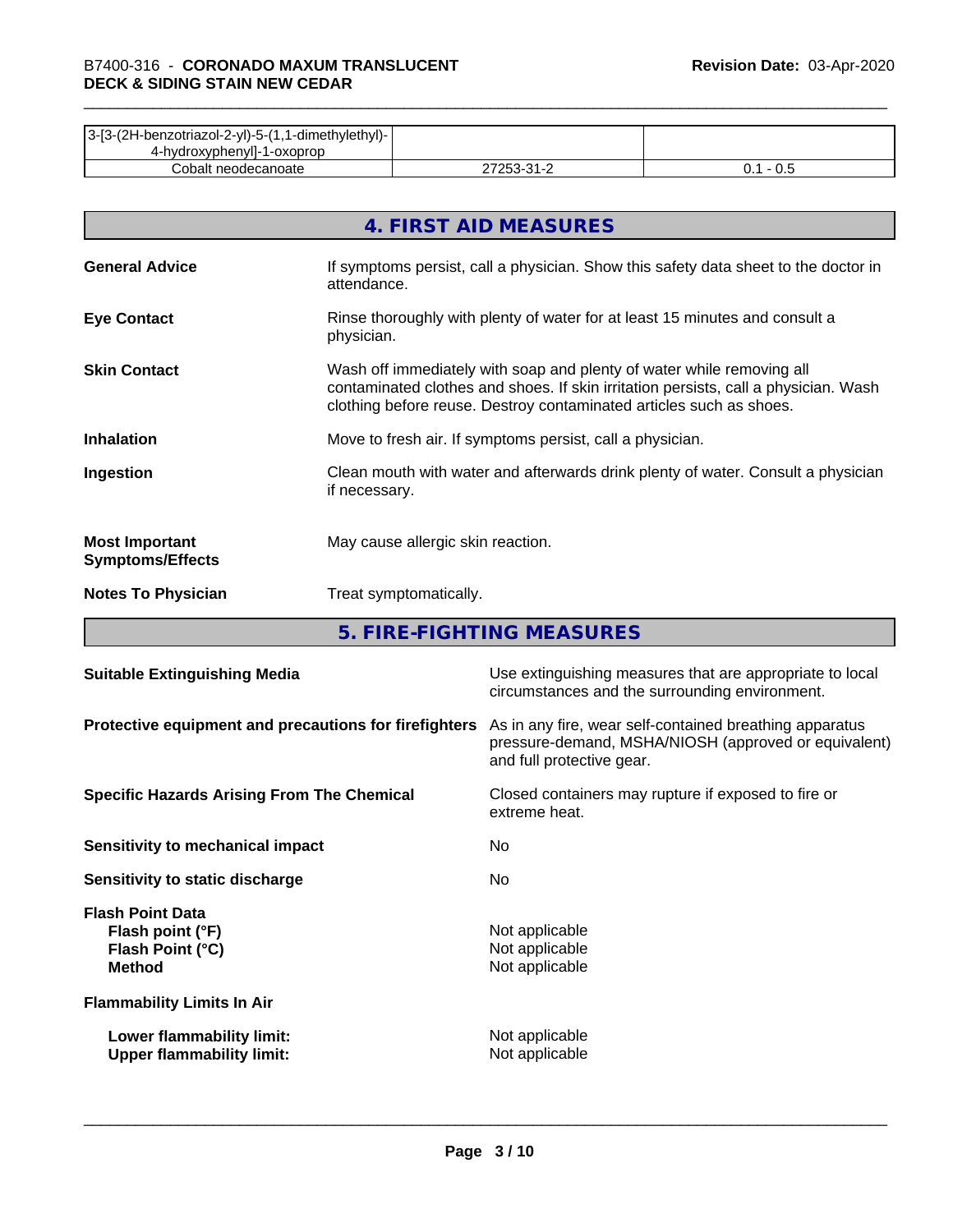| <b>NFPA</b>        | Health: 2 | <b>Flammability: 0</b> | <b>Instability: 0</b> | <b>Special: Not Applicable</b> |
|--------------------|-----------|------------------------|-----------------------|--------------------------------|
| <b>NFPA Legend</b> |           |                        |                       |                                |

#### 0 - Not Hazardous

- 1 Slightly
- 2 Moderate
- 3 High
- 4 Severe

*The ratings assigned are only suggested ratings, the contractor/employer has ultimate responsibilities for NFPA ratings where this system is used.*

*Additional information regarding the NFPA rating system is available from the National Fire Protection Agency (NFPA) at www.nfpa.org.*

#### **6. ACCIDENTAL RELEASE MEASURES**

| <b>Personal Precautions</b>      | Avoid contact with skin, eyes and clothing. Ensure adequate ventilation.                                                                                                         |  |  |
|----------------------------------|----------------------------------------------------------------------------------------------------------------------------------------------------------------------------------|--|--|
| <b>Other Information</b>         | Prevent further leakage or spillage if safe to do so.                                                                                                                            |  |  |
| <b>Environmental precautions</b> | See Section 12 for additional Ecological Information.                                                                                                                            |  |  |
| <b>Methods for Cleaning Up</b>   | Soak up with inert absorbent material. Sweep up and shovel into suitable<br>containers for disposal.                                                                             |  |  |
|                                  | 7. HANDLING AND STORAGE                                                                                                                                                          |  |  |
| <b>Handling</b>                  | Avoid contact with skin, eyes and clothing. Avoid breathing vapors, spray mists or<br>sanding dust. In case of insufficient ventilation, wear suitable respiratory<br>equipment. |  |  |
| <b>Storage</b>                   | Keep container tightly closed. Keep out of the reach of children.                                                                                                                |  |  |
| <b>Incompatible Materials</b>    | No information available                                                                                                                                                         |  |  |

#### **8. EXPOSURE CONTROLS/PERSONAL PROTECTION**

#### **Exposure Limits**

*No exposure limits have been established for this product.*

#### **Legend**

| Ensure adequate ventilation, especially in confined areas.                                                                                                                                                                                                                                                          |  |  |
|---------------------------------------------------------------------------------------------------------------------------------------------------------------------------------------------------------------------------------------------------------------------------------------------------------------------|--|--|
|                                                                                                                                                                                                                                                                                                                     |  |  |
| Safety glasses with side-shields.                                                                                                                                                                                                                                                                                   |  |  |
| Protective gloves and impervious clothing.                                                                                                                                                                                                                                                                          |  |  |
| Use only with adequate ventilation. In operations where exposure limits are<br>exceeded, use a NIOSH approved respirator that has been selected by a<br>technically qualified person for the specific work conditions. When spraying the<br>product or applying in confined areas, wear a NIOSH approved respirator |  |  |
|                                                                                                                                                                                                                                                                                                                     |  |  |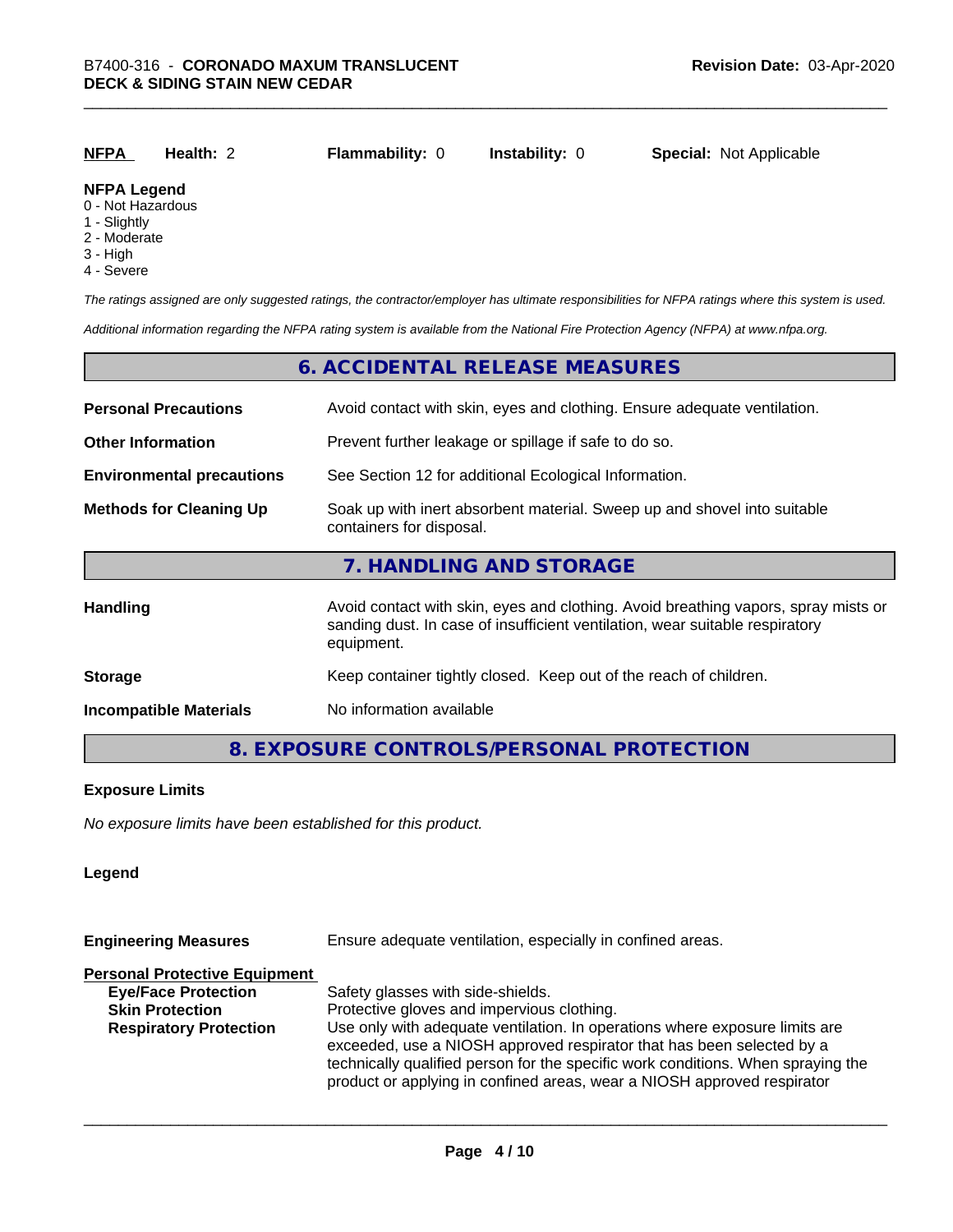specified for paint spray or organic vapors.

**Hygiene Measures** Avoid contact with skin, eyes and clothing. Remove and wash contaminated clothing before re-use. Wash thoroughly after handling.

#### **9. PHYSICAL AND CHEMICAL PROPERTIES**

**Appearance** liquid **Odor** little or no odor **Odor Threshold** No information available **Density (Ibs/gal)** 8.6 - 8.7 **Specific Gravity** 1.03 - 1.05 **pH** No information available **Viscosity (cps)** No information available **Solubility(ies)** No information available **Evaporation Rate No information available No information available Vapor pressure** No information available **Vapor density No information available No** information available **Wt. % Solids** 20 - 30 **Vol. % Solids** 15 - 25 **Wt. % Volatiles** 70 - 80 **Vol. % Volatiles** 75 - 85<br> **VOC Requiatory Limit (q/L)** 250 **VOC** Regulatory Limit (g/L) **Boiling Point (°F)** 212 **Boiling Point (°C)** 100 **Freezing point (°F)** 32 **Freezing Point (°C)**<br> **Flash point (°F)**<br> **Flash point (°F)**<br> **Point (°F)**<br> **Point (°F)**<br> **Point (°F)**<br> **Point (°F)**<br> **Point (°F) Flash point (°F)**<br> **Flash Point (°C)**<br> **Flash Point (°C)**<br> **C Flash Point (°C) Method** Not applicable **Flammability (solid, gas)** Not applicable<br> **Upper flammability limit:** Not applicable **Upper flammability limit: Lower flammability limit:** Not applicable **Autoignition Temperature (°F)** No information available **Autoignition Temperature (°C)** No information available **Decomposition Temperature (°F)** No information available **Decomposition Temperature (°C)** No information available **Partition coefficient Contract Contract Contract Contract Contract Contract Contract Contract Contract Contract Contract Contract Contract Contract Contract Contract Contract Contract Contract Contract Contract Contract** 

**No information available** 

#### **10. STABILITY AND REACTIVITY**

| <b>Reactivity</b>                       | Not Applicable                           |
|-----------------------------------------|------------------------------------------|
| <b>Chemical Stability</b>               | Stable under normal conditions.          |
| <b>Conditions to avoid</b>              | Prevent from freezing.                   |
| <b>Incompatible Materials</b>           | No materials to be especially mentioned. |
| <b>Hazardous Decomposition Products</b> | None under normal use.                   |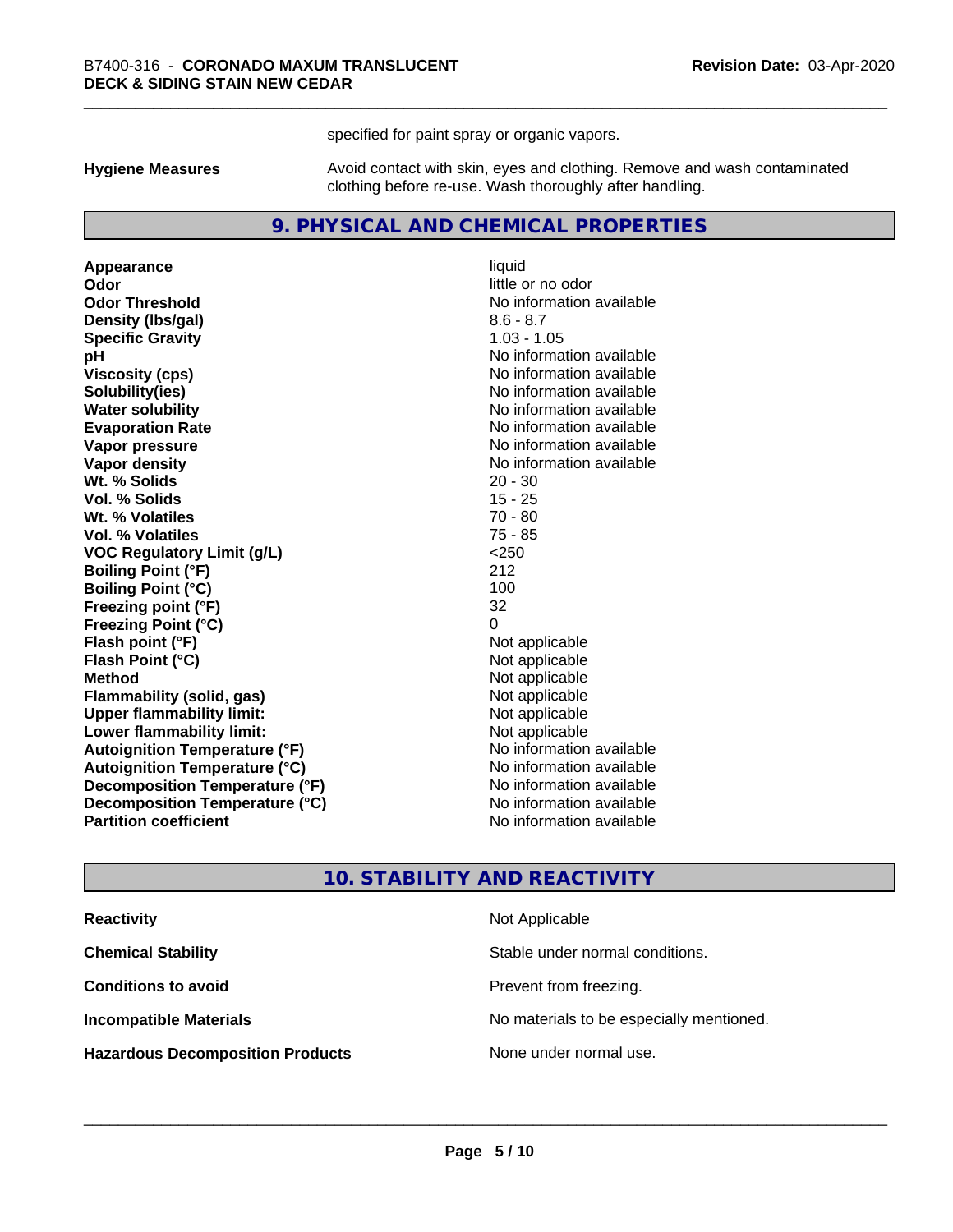| Possibility of hazardous reactions                | None under normal conditions of use.                                                                            |
|---------------------------------------------------|-----------------------------------------------------------------------------------------------------------------|
|                                                   | 11. TOXICOLOGICAL INFORMATION                                                                                   |
| <b>Product Information</b>                        |                                                                                                                 |
| Information on likely routes of exposure          |                                                                                                                 |
| <b>Principal Routes of Exposure</b>               | Eye contact, skin contact and inhalation.                                                                       |
| <b>Acute Toxicity</b>                             |                                                                                                                 |
| <b>Product Information</b>                        | No information available                                                                                        |
|                                                   | Symptoms related to the physical, chemical and toxicological characteristics                                    |
| <b>Symptoms</b>                                   | No information available                                                                                        |
|                                                   | Delayed and immediate effects as well as chronic effects from short and long-term exposure                      |
| Eye contact                                       | May cause slight irritation.                                                                                    |
| <b>Skin contact</b>                               | Substance may cause slight skin irritation. Prolonged or repeated contact may dry<br>skin and cause irritation. |
| <b>Inhalation</b>                                 | May cause irritation of respiratory tract.                                                                      |
| Ingestion                                         | Ingestion may cause gastrointestinal irritation, nausea, vomiting and diarrhea.                                 |
| <b>Sensitization</b>                              | May cause an allergic skin reaction                                                                             |
| <b>Neurological Effects</b>                       | No information available.                                                                                       |
| <b>Mutagenic Effects</b>                          | Suspected of causing genetic defects.                                                                           |
| <b>Reproductive Effects</b>                       | May damage fertility or the unborn child.                                                                       |
| <b>Developmental Effects</b>                      | No information available.                                                                                       |
| <b>Target organ effects</b>                       | No information available.                                                                                       |
| <b>STOT - single exposure</b>                     | No information available.                                                                                       |
| <b>STOT - repeated exposure</b>                   | No information available.                                                                                       |
| Other adverse effects<br><b>Aspiration Hazard</b> | No information available.<br>No information available                                                           |
|                                                   |                                                                                                                 |
| <b>Numerical measures of toxicity</b>             |                                                                                                                 |
|                                                   |                                                                                                                 |

### **The following values are calculated based on chapter 3.1 of the GHS document**

| <b>ATEmix (oral)</b> | 667312 mg/kg |
|----------------------|--------------|
| ATEmix (dermal)      | 694004 mg/kg |

## **Component Information**

| Chemical name                        | Oral LD50            | Dermal LD50                       | Inhalation LC50 |
|--------------------------------------|----------------------|-----------------------------------|-----------------|
| Propylene glycol                     | $= 20$ g/kg (Rat)    | $= 20800$ mg/kg (Rabbit)          |                 |
| $57 - 55 - 6$                        |                      |                                   |                 |
| 2-Amino-2-methly-1-propanol          | $= 2900$ mg/kg (Rat) | $>$ 2000 mg/kg (Rabbit)           |                 |
| 124-68-5                             |                      |                                   |                 |
| Decanedioic acid,                    | $= 2615$ mg/kg (Rat) |                                   |                 |
| bis(1,2,2,6,6-pentamethyl-4-piperidi |                      |                                   |                 |
| nyl) ester                           |                      |                                   |                 |
| 41556-26-7                           |                      |                                   |                 |
| Carbamic acid.                       | $>$ 5050 mg/kg (Rat) | $> 10000$ mg/kg (Rabbit) = 2 g/kg |                 |
| 1H-benzimidazol-2-yl-, methyl ester  | $= 6400$ mg/kg (Rat) | $Rat$ = 8500 mg/kg (Rabbit)       |                 |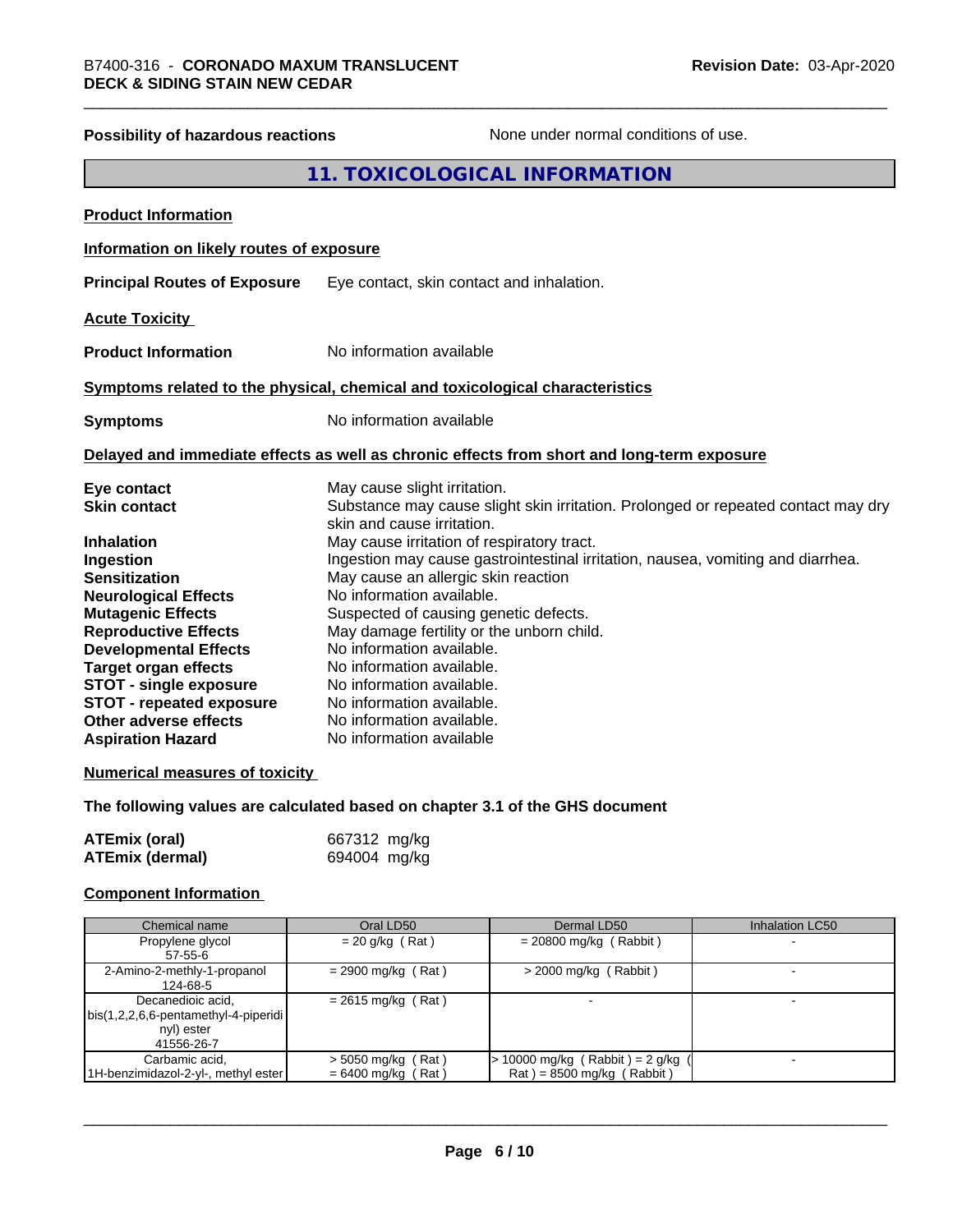| $\mathbf{a}$<br>0.000<br>ĸ<br>.<br>. . |   |                |  |
|----------------------------------------|---|----------------|--|
| `on<br>$1-11$                          | - | $- - - -$<br>ີ |  |
| $\sim$                                 |   |                |  |

#### **Chronic Toxicity**

#### **Carcinogenicity**

*The information below indicateswhether each agency has listed any ingredient as a carcinogen:.*

| <b>Chemical name</b> | <b>IARC</b>                              | <b>NTP</b>                                    | <b>OSHA</b> |
|----------------------|------------------------------------------|-----------------------------------------------|-------------|
| Cobalt neodecanoate  | $2B -$<br>- Possible Human<br>Carcinogen | Reasonably<br>Anticipated Human<br>Carcinogen | Listed      |

• Cobalt and cobalt compounds are listed as possible human carcinogens by IARC (2B). However, there is inadequate evidence of the carcinogenicity of cobalt and cobalt compounds in humans.

#### **Legend**

IARC - International Agency for Research on Cancer NTP - National Toxicity Program OSHA - Occupational Safety & Health Administration

**12. ECOLOGICAL INFORMATION**

#### **Ecotoxicity Effects**

The environmental impact of this product has not been fully investigated.

#### **Product Information**

#### **Acute Toxicity to Fish**

No information available

#### **Acute Toxicity to Aquatic Invertebrates**

No information available

#### **Acute Toxicity to Aquatic Plants**

No information available

#### **Persistence / Degradability**

No information available.

#### **Bioaccumulation**

There is no data for this product.

#### **Mobility in Environmental Media**

No information available.

#### **Ozone**

No information available

#### **Component Information**

#### **Acute Toxicity to Fish**

Propylene glycol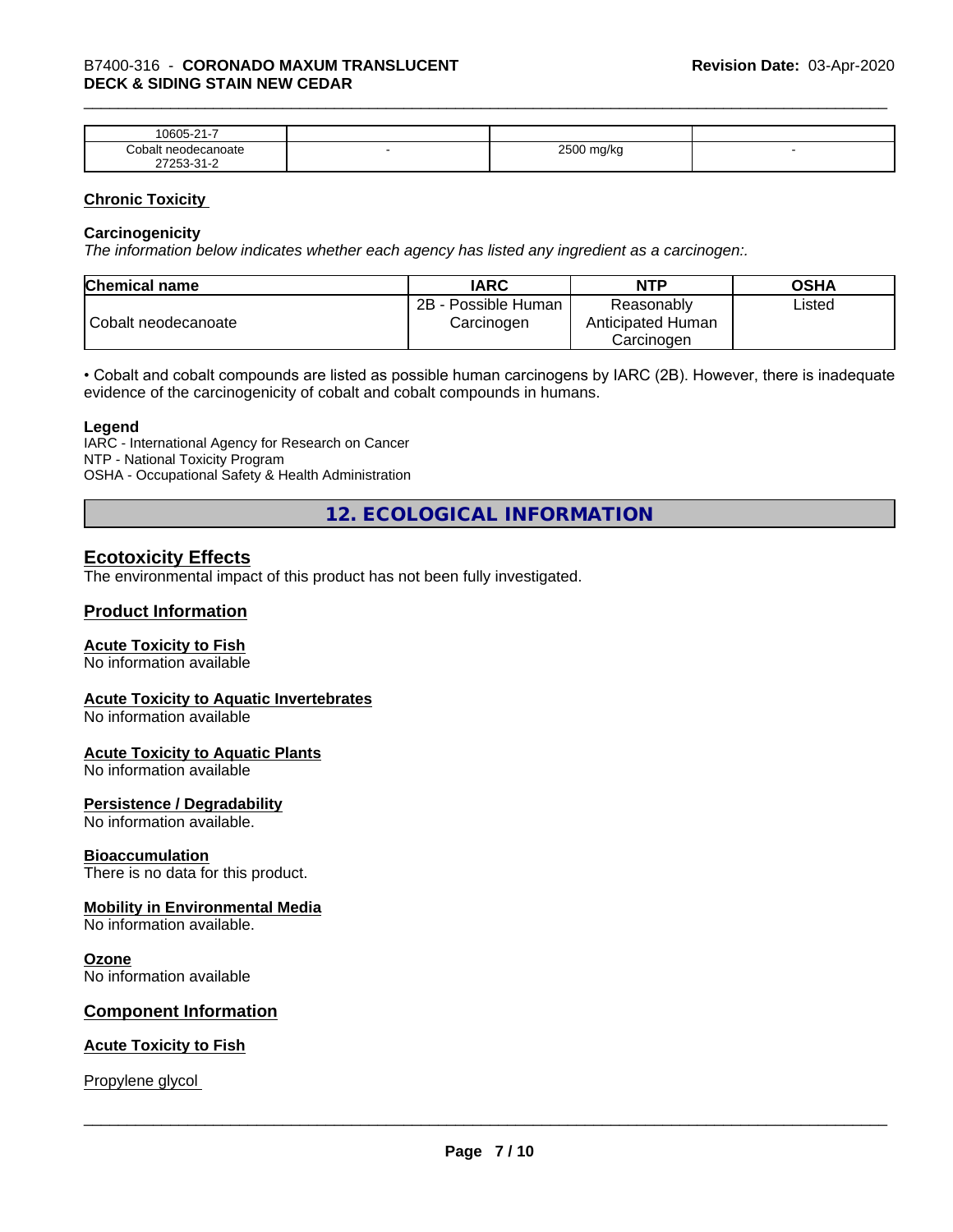LC50: 710 mg/L (Fathead Minnow - 96 hr.) Carbamic acid, 1H-benzimidazol-2-yl-, methyl ester LC50: 1.5 mg/L (Rainbow Trout - 96 hr.)

#### **Acute Toxicity to Aquatic Invertebrates**

#### Propylene glycol

EC50: > 10000 mg/L (Daphnia magna - 24 hr.) Carbamic acid, 1H-benzimidazol-2-yl-, methyl ester LC50: 0.22 mg/L (water flea - 48 hr.)

#### **Acute Toxicity to Aquatic Plants**

No information available

|                              | 13. DISPOSAL CONSIDERATIONS                                                                                                                                                                                               |
|------------------------------|---------------------------------------------------------------------------------------------------------------------------------------------------------------------------------------------------------------------------|
| <b>Waste Disposal Method</b> | Dispose of in accordance with federal, state, and local regulations. Local<br>requirements may vary, consult your sanitation department or state-designated<br>environmental protection agency for more disposal options. |
|                              | <b>14. TRANSPORT INFORMATION</b>                                                                                                                                                                                          |
| <b>DOT</b>                   | Not regulated                                                                                                                                                                                                             |
| <b>ICAO / IATA</b>           | Not regulated                                                                                                                                                                                                             |
| <b>IMDG / IMO</b>            | Not regulated                                                                                                                                                                                                             |

**15. REGULATORY INFORMATION**

#### **International Inventories**

| <b>TSCA: United States</b> | Yes - All components are listed or exempt. |
|----------------------------|--------------------------------------------|
| <b>DSL: Canada</b>         | Yes - All components are listed or exempt. |

#### **Federal Regulations**

#### **SARA 311/312 hazardous categorization**

| Acute health hazard               | Yes |  |
|-----------------------------------|-----|--|
| Chronic Health Hazard             | Yes |  |
| Fire hazard                       | N٥  |  |
| Sudden release of pressure hazard | N٥  |  |
| Reactive Hazard                   | N٥  |  |

#### **SARA 313**

Section 313 of Title III of the Superfund Amendments and Reauthorization Act of 1986 (SARA). This product contains a chemical or chemicals which are subject to the reporting requirements of the Act and Title 40 of the Code of Federal Regulations, Part 372: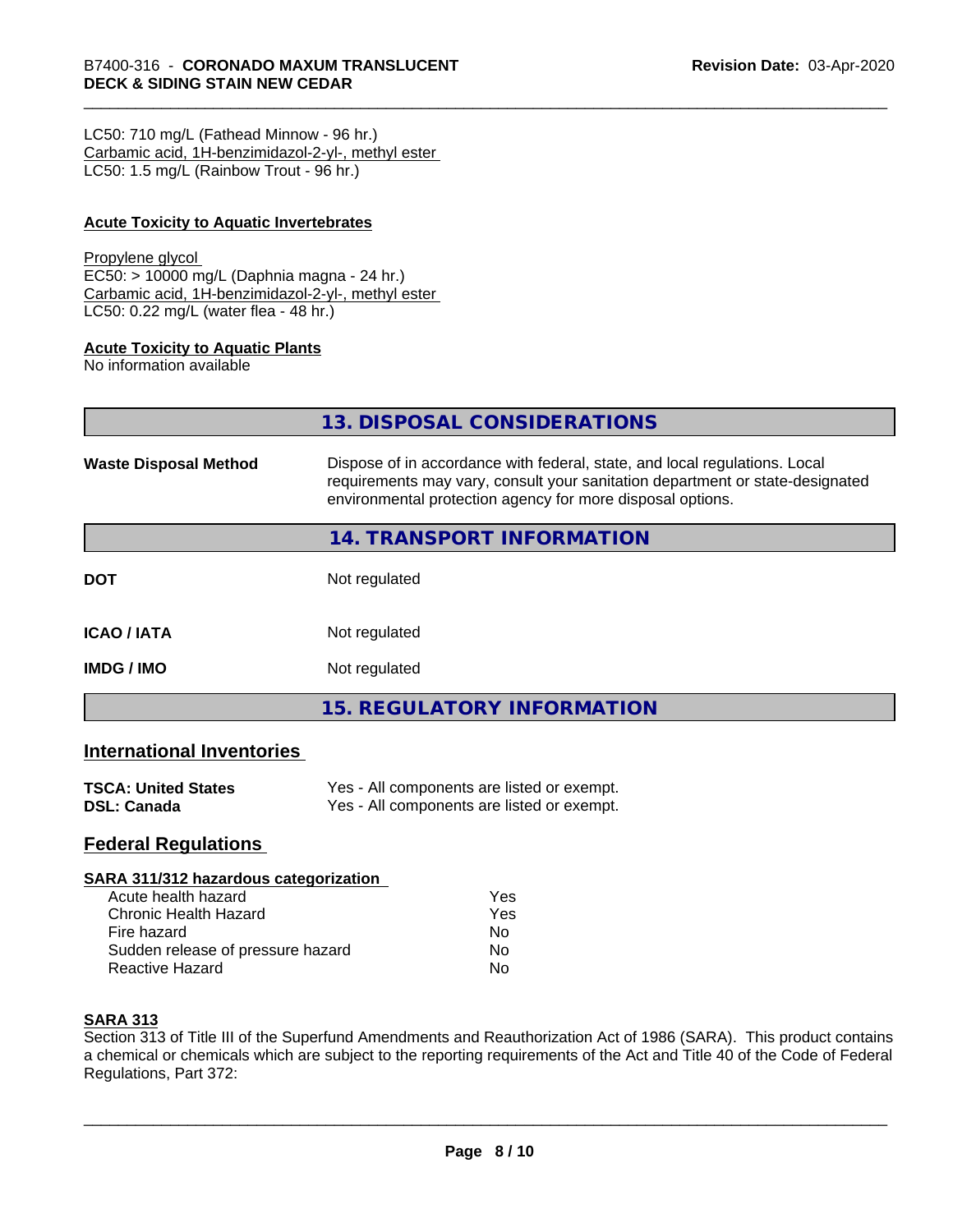#### *None*

#### **Clean Air Act,Section 112 Hazardous Air Pollutants (HAPs) (see 40 CFR 61)**

This product contains the following HAPs:

| <b>Chemical name</b> | CAS No.    | Weight-%    | <b>Hazardous Air Pollutant</b> |
|----------------------|------------|-------------|--------------------------------|
|                      |            |             | (HAP)                          |
| Cobalt neodecanoate  | 27253-31-2 | $0.1 - 0.5$ | Listed                         |

#### **US State Regulations**

#### **California Proposition 65**

**WARNING:** Cancer and Reproductive Harm– www.P65warnings.ca.gov

#### **State Right-to-Know**

| <b>Chemical name</b>                  | Massachusetts | <b>New Jersey</b> | Pennsylvania |
|---------------------------------------|---------------|-------------------|--------------|
| Propylene glycol                      |               |                   |              |
| Carbamic acid, 1H-benzimidazol-2-yl-, |               |                   |              |
| methyl ester                          |               |                   |              |
| Cobalt neodecanoate                   |               |                   |              |

#### **Legend**

X - Listed

**16. OTHER INFORMATION**

| HMIS | Health: $2^*$ | <b>Flammability: 0</b> | <b>Reactivity: 0</b> | PPE: - |
|------|---------------|------------------------|----------------------|--------|
|      |               |                        |                      |        |

#### **HMIS Legend**

- 0 Minimal Hazard
- 1 Slight Hazard
- 2 Moderate Hazard
- 3 Serious Hazard
- 4 Severe Hazard
- \* Chronic Hazard
- X Consult your supervisor or S.O.P. for "Special" handling instructions.

*Note: The PPE rating has intentionally been left blank. Choose appropriate PPE that will protect employees from the hazards the material will present under the actual normal conditions of use.*

*Caution: HMISÒ ratings are based on a 0-4 rating scale, with 0 representing minimal hazards or risks, and 4 representing significant hazards or risks. Although HMISÒ ratings are not required on MSDSs under 29 CFR 1910.1200, the preparer, has chosen to provide them. HMISÒ ratings are to be used only in conjunction with a fully implemented HMISÒ program by workers who have received appropriate HMISÒ training. HMISÒ is a registered trade and service mark of the NPCA. HMISÒ materials may be purchased exclusively from J. J. Keller (800) 327-6868.*

 **WARNING!** If you scrape, sand, or remove old paint, you may release lead dust. LEAD IS TOXIC. EXPOSURE TO LEAD DUST CAN CAUSE SERIOUS ILLNESS, SUCH AS BRAIN DAMAGE, ESPECIALLY IN CHILDREN. PREGNANT WOMEN SHOULD ALSO AVOID EXPOSURE.Wear a NIOSH approved respirator to control lead